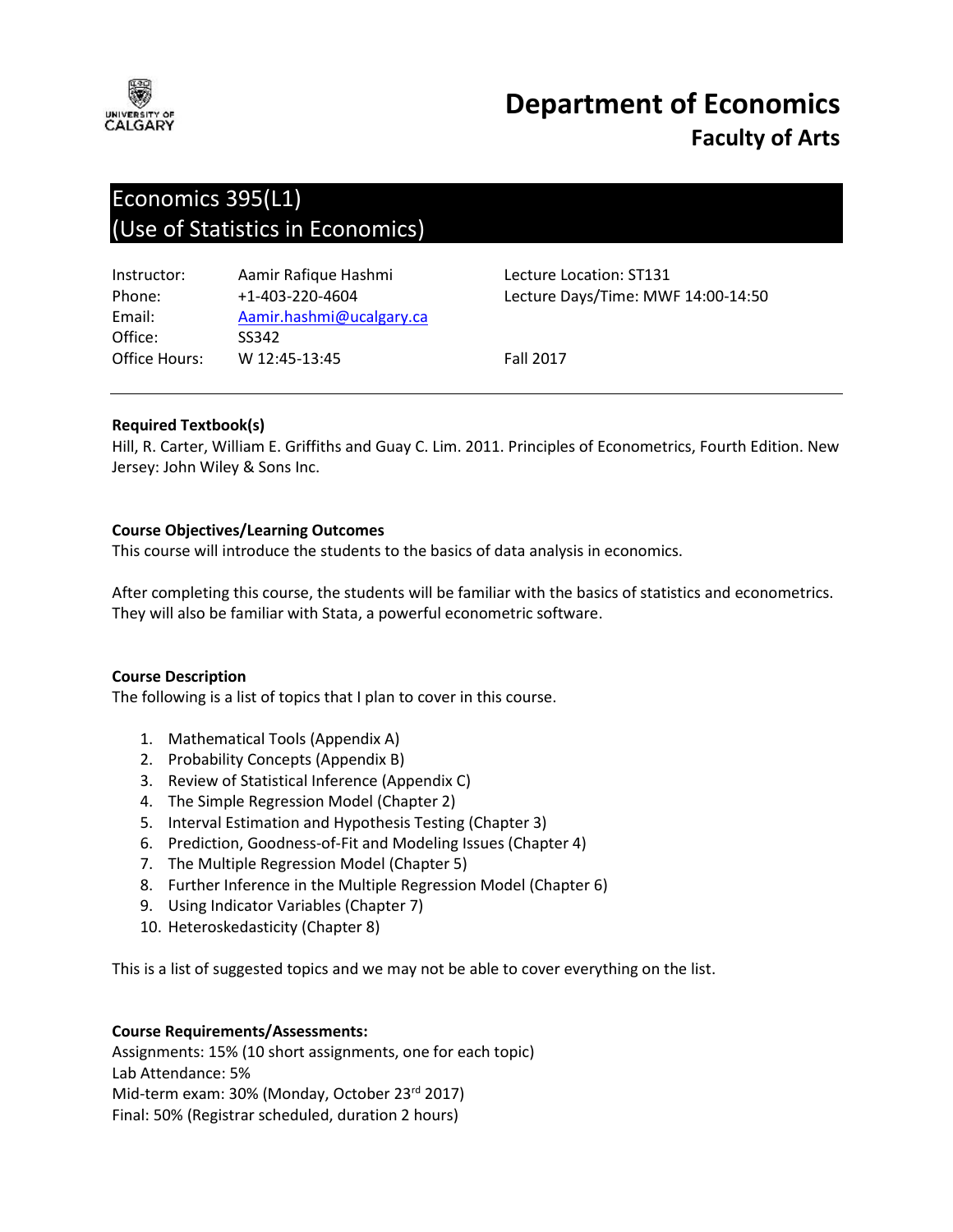Non-programmable calculators **WILL** be allowed during the writing of tests or final examinations.

Tests and exams **WILL not** involve multiple choice questions.

**Desire2Learn:** This course will make use of the Desire2Learn (D2L) platform. Students who are registered in the course can log on at [http://d2l.ucalgary.ca](http://d2l.ucalgary.ca/) through their student centre. Please note that D2L features a class e-mail list that may be used to distribute course-related information. These e-mails go to your University of Calgary e-mail addresses only.

# **Grade Determination and Final Examination Details**

Department of Economics Criteria for Letter Grades. Economics professors use the following criteria when assigning letter grades:

| Grade        | Grade | Description                                                                                            | Grade | Grade        | Description                                                                                                                                                 |
|--------------|-------|--------------------------------------------------------------------------------------------------------|-------|--------------|-------------------------------------------------------------------------------------------------------------------------------------------------------------|
|              | Point |                                                                                                        |       | Point        |                                                                                                                                                             |
|              | Value |                                                                                                        |       | Value        |                                                                                                                                                             |
| A+           | 4.00  | Outstanding                                                                                            | $C+$  | 2.30         |                                                                                                                                                             |
| A            | 4.00  | Excellent-superior performance,<br>showing-comprehensive<br>understanding of subject matter            | C     | 2.00         | Satisfactory - basic understanding of<br>the subject matter                                                                                                 |
| $A -$        | 3.70  |                                                                                                        | $C-$  | 1.70         | Receipt of a grade point average of<br>1.70 may not be sufficient for<br>promotion or graduation. (See<br>individual undergraduate faculty<br>regulations.) |
| $B+$         | 3.30  |                                                                                                        | D+    | 1.00         |                                                                                                                                                             |
| <sub>B</sub> | 3.00  | Good - clearly above average<br>performance with knowledge of<br>subject matter generally<br>complete. | D     | 1.00         | Minimal pass - marginal<br>performance; generally insufficient<br>preparation for subsequent courses<br>in the same subject.                                |
| $B -$        | 2.70  |                                                                                                        | F     | $\mathbf 0$  | Fail - unsatisfactory performance or<br>failure to meet course requirements                                                                                 |
|              |       |                                                                                                        |       | $\mathbf{0}$ | Incomplete - unsatisfactory (effective<br>January 2007)                                                                                                     |

#### **Grading Scale**

| A+ | $95 - 100$ | B  | $73 - 76$ | $C-$ | $60 - 62$ |
|----|------------|----|-----------|------|-----------|
| А  | $85 - 94$  | B- | $70 - 72$ | D+   | $56 - 59$ |
| А- | $80 - 84$  | C+ | $67 - 69$ | D    | $50 - 55$ |
| B+ | $77 - 79$  |    | $63 - 66$ |      | $0 - 49$  |

A passing grade on any particular component of the course is not required for a student to pass the course as a whole.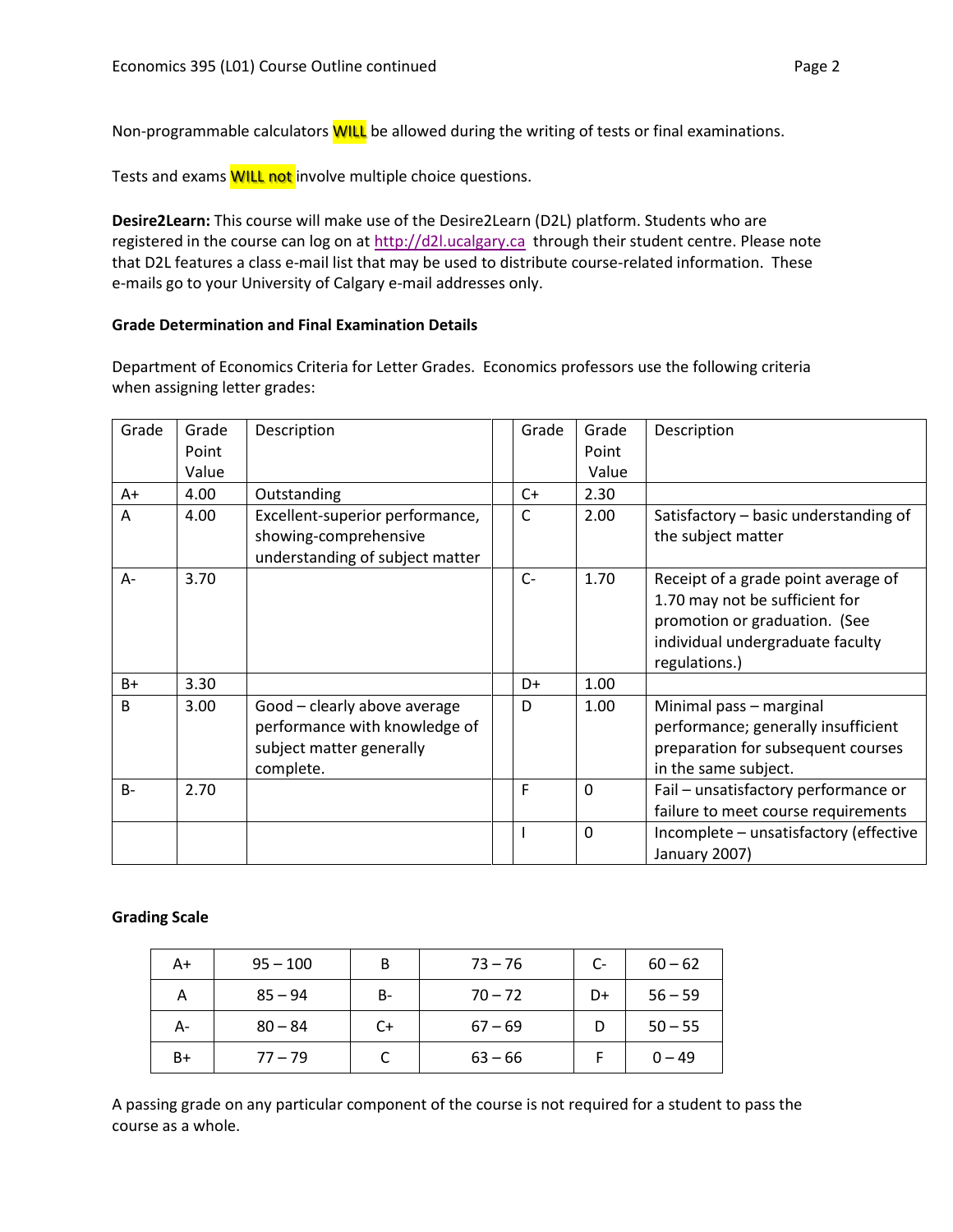#### **Reappraisal of Grades**

#### **For reappraisal of graded term work, see Calendar I.2 <http://www.ucalgary.ca/pubs/calendar/current/i-2.html>**

# **For reappraisal of final grade, see Calendar I.3 <http://www.ucalgary.ca/pubs/calendar/current/i-3.html>**

A student who feels that a piece of graded term work (e.g., term paper, essay, test) has been unfairly graded, may have the work re-graded as follows. The student shall discuss the work with the instructor within 15 days of being notified about the mark or of the item's return to the class; no reappraisal of term work is permitted after the 15 days. If not satisfied, the student shall immediately take the matter to the Head of the department offering the course, who will arrange for a reassessment of the work within the next 15 days. The reappraisal of term work may cause the grade to be raised, lowered, or to remain the same. If the student is not satisfied with the decision and wishes to appeal, the student shall address a letter of appeal to the Dean of the faculty offering the course within 15 days of the unfavorable decision. In the letter, the student must clearly and fully state the decision being appealed, the grounds for appeal, and the remedies being sought, along with any special circumstances that warrant an appeal of the reappraisal. The student should include as much written documentation as possible.

#### **Plagiarism and Other Academic Misconduct**

Intellectual honesty is the cornerstone of the development and acquisition of knowledge and requires that the contribution of others be acknowledged. Consequently, plagiarism or cheating on any assignment is regarded as an extremely serious academic offense. Plagiarism involves submitting or presenting work in a course as if it were the student's own work done expressly for that particular course when, in fact, it is not. Students should examine sections of the University Calendar that present a Statement of Intellectual Honesty and definitions and penalties associated with Plagiarism/Cheating/Other Academic Misconduct, <http://www.ucalgary.ca/pubs/calendar/current/k-2.html>

#### **Academic Accommodation**

Students seeking an accommodation based on disability or medical concerns should contact Student Accessibility Services; SAS will process the request and issue letters of accommodation to instructors. For additional information on support services and accommodations for students with disabilities Visit [www.ucalgary.ca/access/.](http://www.ucalgary.ca/access/)

Students who require an accommodation in relation to their coursework based on a protected ground other than disability should communicate this need in writing to their Instructor. The full policy on Student Accommodations is available at [http://www.ucalgary.ca/policies/files/policies/student](http://www.ucalgary.ca/policies/files/policies/student-accommodation-policy.pdf)[accommodation-policy.pdf](http://www.ucalgary.ca/policies/files/policies/student-accommodation-policy.pdf)

#### **Absence from a Quiz/Test/Exam**

THERE WILL BE NO MAKEUP OR DEFERRED QUIZZES/TESTS/EXAMS under any circumstances, nor may the quizzes/tests/exams be written early. Students unable to write the quizzes/tests/exams because of documented illness, family emergency, religious observance, or university-sanctioned event will have the weight shifted to the final examination; otherwise a grade of zero will be assigned. If a student cannot write their final exam on the date assigned by the Registrar's Office, they need to apply for a